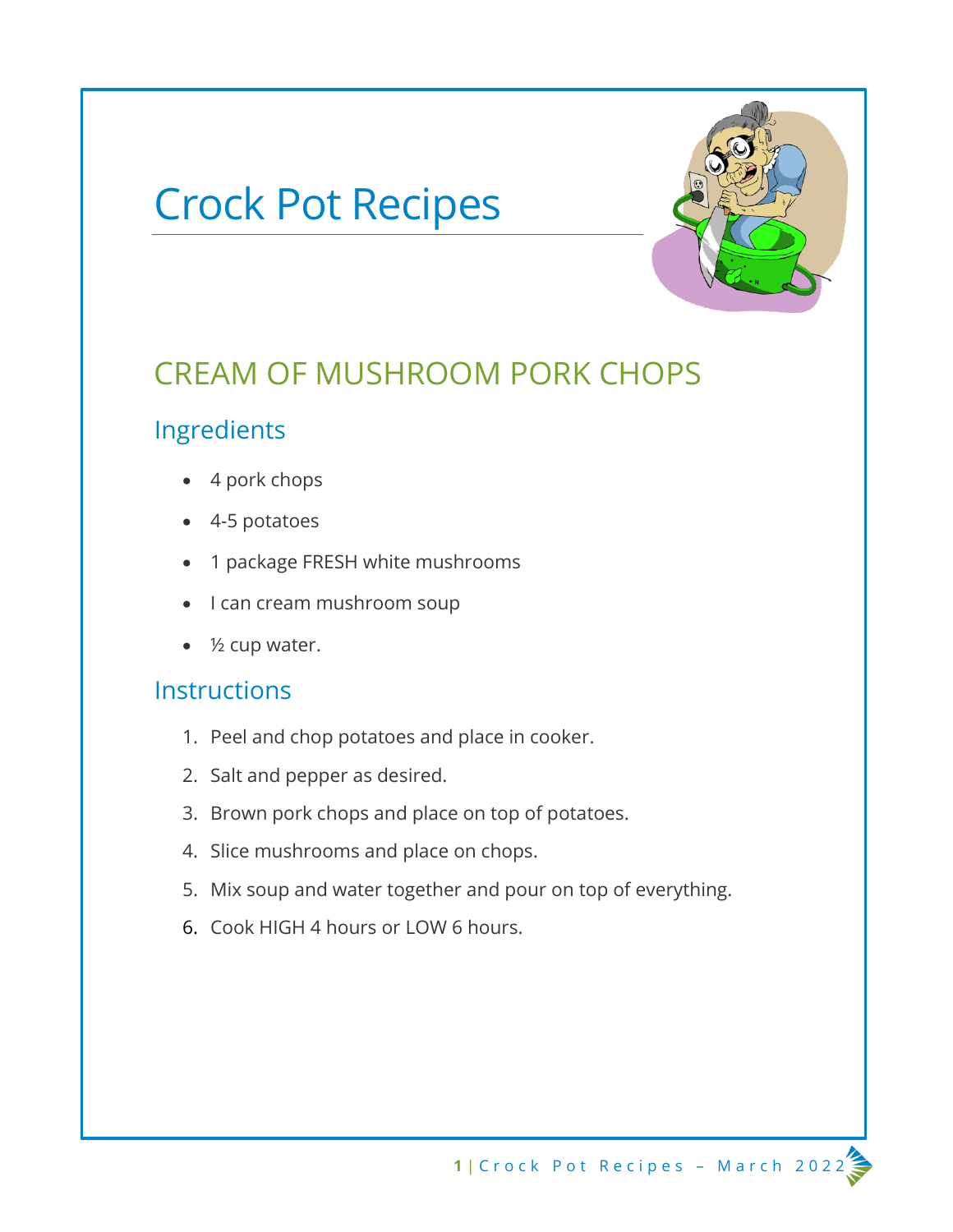# CHEESY CHICKEN AND VEGGIES

### Ingredients

- 4 boneless chicken breasts
- Head of cauliflower
- Head of broccoli
- I onion
- 1 can cheese soup
- Garlic clove **WE SUPPLY**
- 1 tbsp. Worcestershire sauce **WE SUPPLY**
- ½ cup milk.

- 1. Place chicken in cooker.
- 2. Chop veggies and add.
- 3. Mix soup with milk, garlic and Worcestershire sauce and pour on top of everything.
- 4. Cook HIGH 5 hours.

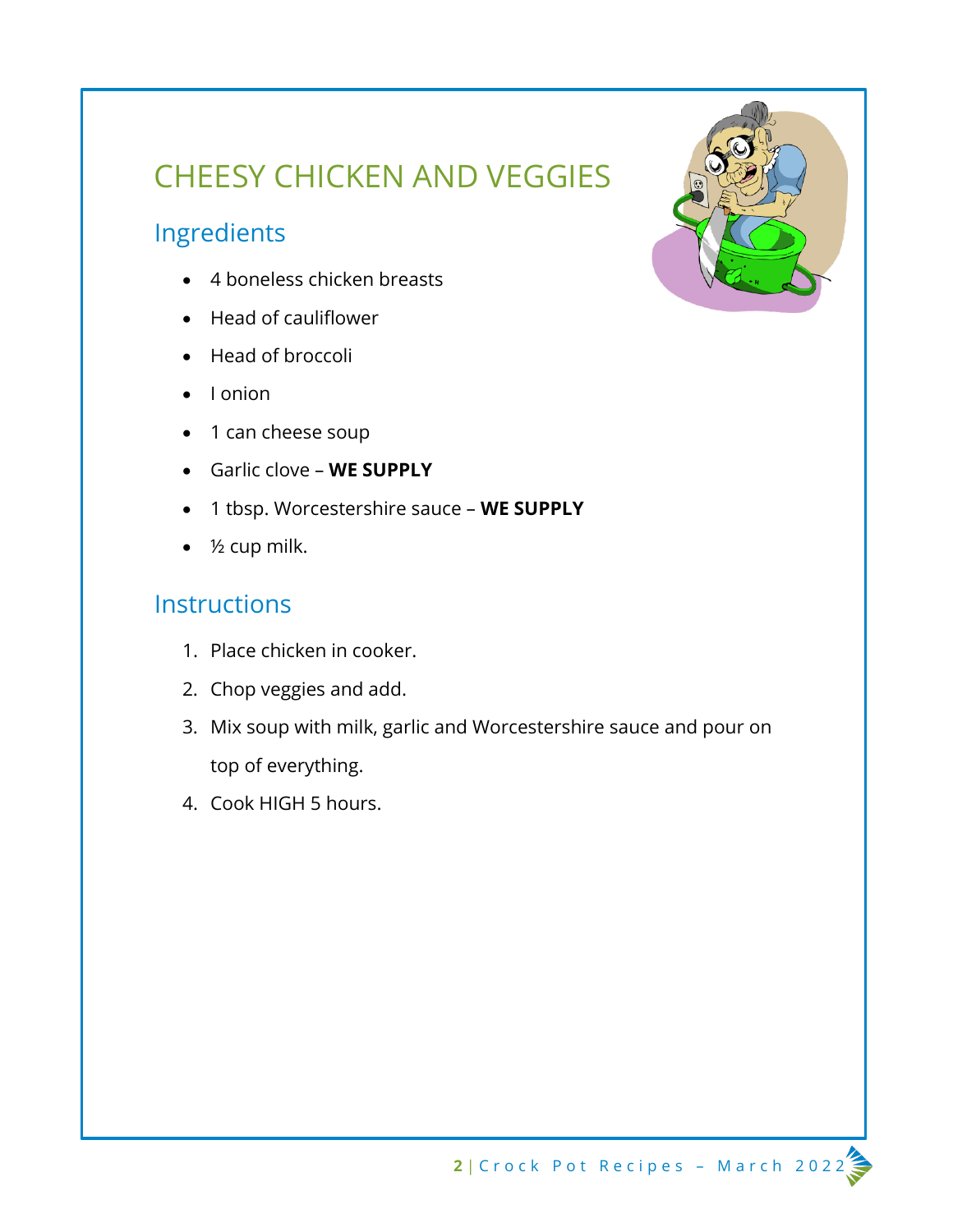# JAMBALAYA SOUP

### Ingredients

- Pre-cooked sausages (4-5)
- Red bell pepper
- Green bell pepper
- 1 onion
- 2-3 celery stalks
- 4 cups vegetable or chicken broth (1 box or cubes)
- 1 can diced tomatoes
- $\frac{1}{2}$  cup brown or white uncooked rice (preferably not minute rice)
- Chopped garlic **WE SUPPLY**
- 1 tsp. thyme
- 1 bay leaf **WE SUPPLY**.

- 1. Cut sausages into ½ inch pieces add to cooker.
- 2. Dice up veggies add to cooker.
- 3. Add stock, tomatoes and rice.
- 4. Add garlic and seasoning and cook LOW for 6 hours.

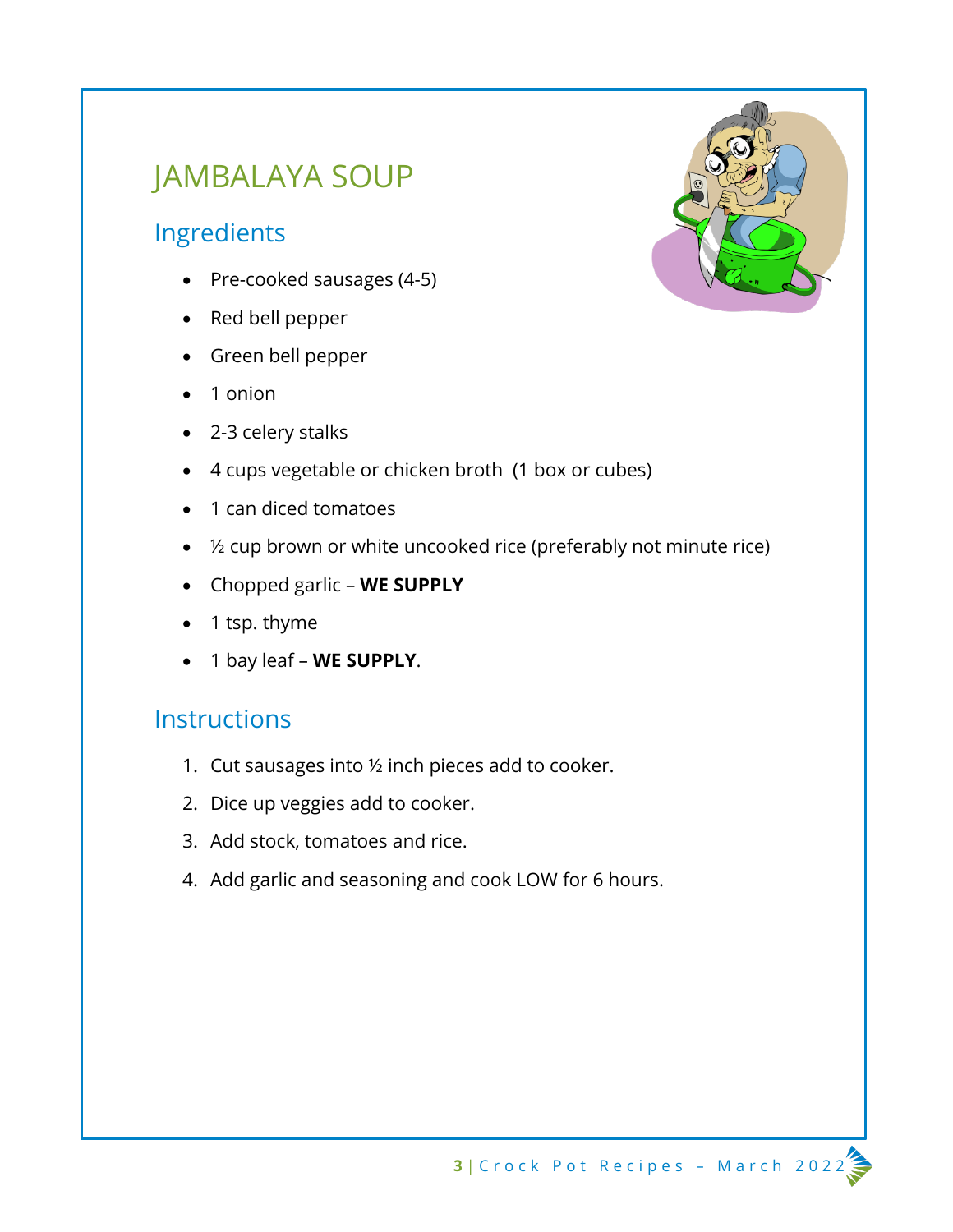# STICKY CHICKEN AND VEGGIES

### Ingredients

- 4 BONELESS chicken thighs
- 4 potatoes
- 1 cup fresh green beans
- 2-3 carrots
- 1 small jar of peach or marmalade jam
- 1 package onion soup mix
- 1 small container (1 cup) Catalina salad dressing.

- 1. Place thighs in bottom of cooker.
- 2. Peel and chop potatoes and place around chicken.
- 3. Chop veggies and add to cooker.
- 4. Mix jam, salad dressing and onion soup mix together and pour on top.
- 5. Cook 5 -6 hours on LOW.